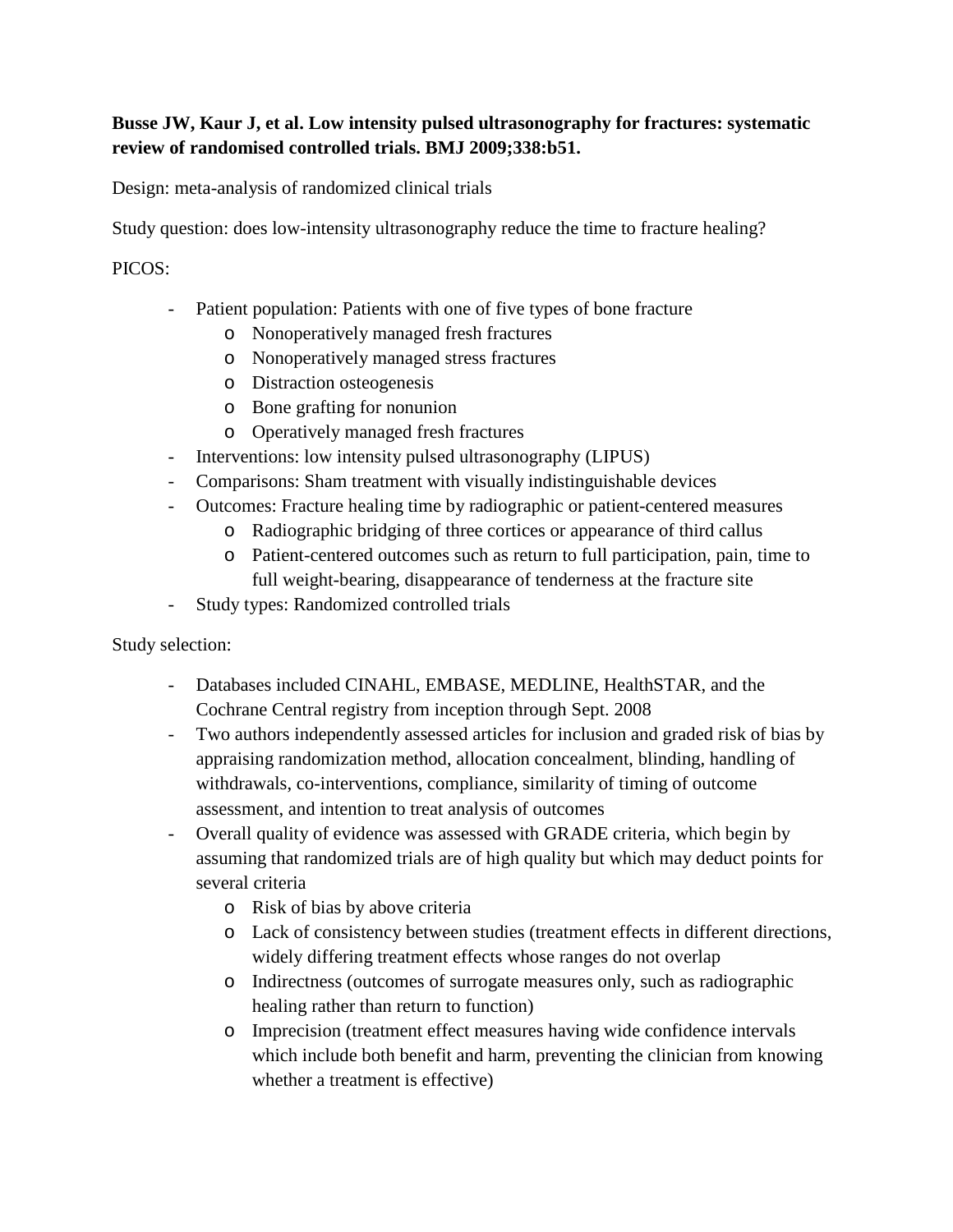- A treatment effect of 20% reduction in healing time was considered clinically important and meaningful
- o Reporting bias (selective outcome reporting or publication bias)

## Results:

- 564 potentially eligible articles were screened, 18 were retrieved in full text, and 15 trials met inclusion criteria; two trials reported on a shared group of patients, leaving 13 unique trials for analysis
- Most studies reported only surrogate end points and were downgraded for indirectness; five studies did report outcomes of importance to patients
- For nonoperatively managed fresh fractures, one study with good control of bias and good directness, but with an imprecise treatment estimate, provided moderate quality evidence that LIPUS does not lead to faster return to function (1.4 days, 95% confidence interval was from 0.56 days slower to 3.36 days faster)
- Three trials of nonoperatively managed fresh fractures with poor control of bias yielded low quality evidence for the indirect outcome of reduced time to radiographic fracture healing by 37% (95% CI 25.6% to 46%)
- A single trial of nonoperatively managed stress fractures, with good control of bias and a direct outcome, but an imprecise estimate of treatment effect, produced moderate quality evidence suggesting no effect on return to function (0.4 days, 95% CI was from 13.1 days slower to 13.9% faster)
- Three trials with serious limitations in terms of bias provided very low quality evidence for accelerated functional improvement in fractures managed with distraction osteogenesis
- One trial with good control of bias provided low quality evidence for the indirect outcome of reduced time to radiographic healing
- Two trials of operatively managed fresh fractures with serious methodological limitations and inconsistent results yielded low quality, imprecise evidence for faster return to full weight bearing by 3.4 weeks, but the confidence intervals were from 2.1 weeks slower to 8.9 weeks faster return to weight bearing
- Two additional trials of operatively managed fresh fractures with serious methodological limitations and inconsistent results yielded very low quality evidence of a 16.6% reduction in radiographic healing, but again the confidence intervals spanned the possibility of slower radiographic healing

Authors' conclusions:

- There is moderate to very low quality evidence for LIPUS in accelerating functional recovery among patients with fractures
	- o However, the two studies with the highest quality evidence showed no difference in functional outcome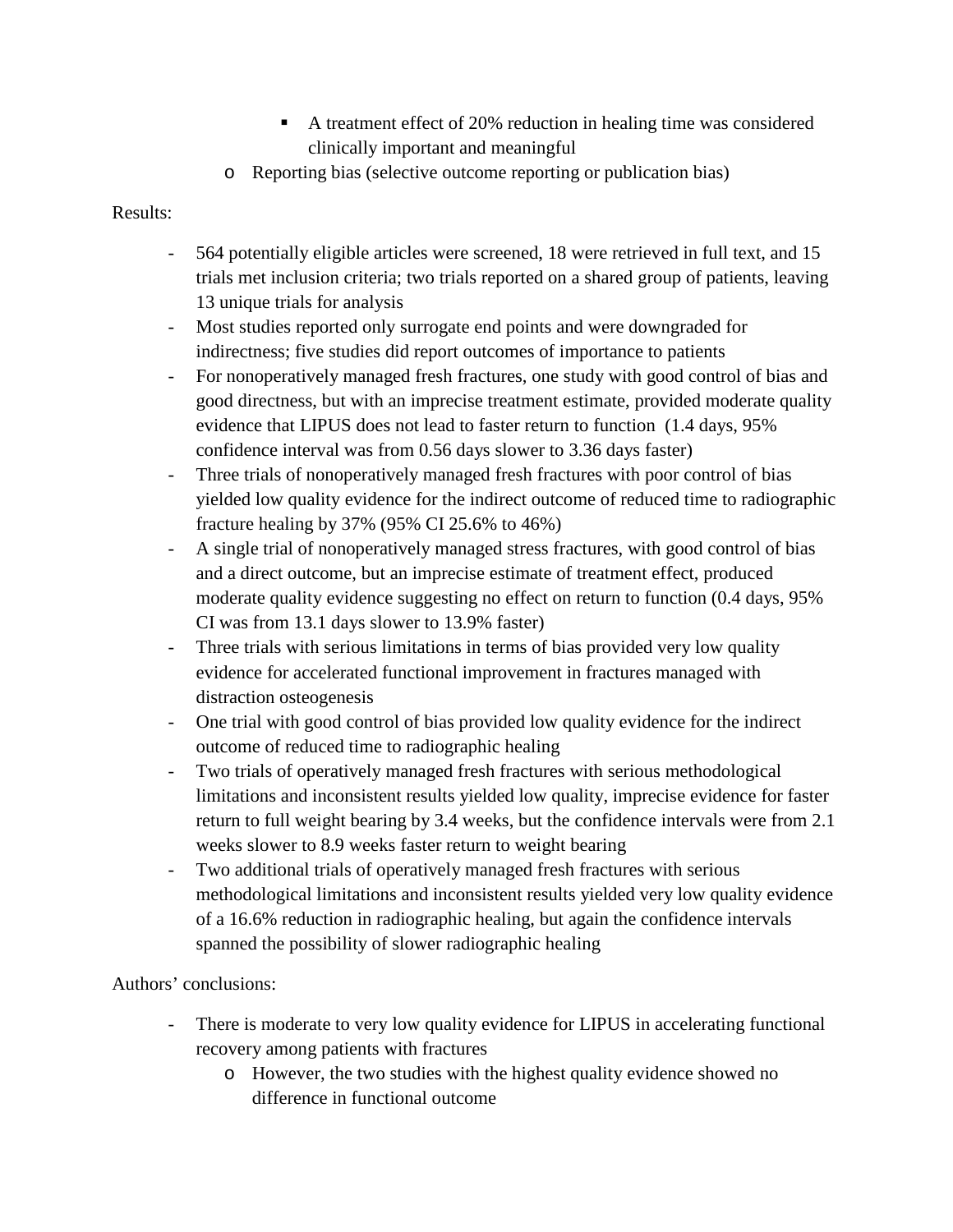- The studies which did show positive results for LIPUS used a surrogate outcome of radiographic healing, and also had methodological limitations such as lack of blinding and dubious allocation concealment
	- o Reduction in healing time shown on plain films may not translate into patient important benefit
- Nevertheless, LIPUS may provide important benefits to patients with fracture, but large trials of high methodological quality and patient-important outcomes are needed to establish whether this is the case

## Comments:

- The authors' conclusion that LIPUS may provide important benefits should be read as saying that these benefits are within the realm of possibility and have not been ruled out, rather than to suggest that the benefits are likely to exist
	- o This reading is necessary because the better studies of functional outcome did not show a benefit of LIPUS, with wide confidence intervals and the point estimates being slightly positive, but falling short of a clinically meaningful difference; 0.4 days faster return to duty is essentially no difference)
- LIPUS is used as an acronym for low-intensity pulsed "ultrasonography;" this is probably not the best usage of that term, which is mainly for imaging; it should be called "ultrasound" instead
- The use of the GRADE system for rating evidence is useful because it downgrades studies with surrogate outcomes and with imprecise results, as well as evaluating them for control of bias as with the Cochrane reviews
- The authors undertook a later pilot study (Busse et al 2014) of LIPUS for fresh tibial fractures, but found difficulties with recruitment; the recruitment rate was 10.5%
	- o Even though compliance with LIPUS was acceptable, the patients did offer feedback to the authors that some of the questionnaires were burdensome to complete
	- o The results from the 51 patients who were eventually randomized did not show that LIPUS improved physical function as measured on the SF-36 or two other health status questionnaires
- Overall, the results do not suggest that LIPUS is likely to be very effective for fracture healing

Assessment: A high quality systematic review and meta-analysis which supports a statement that there is a lack of evidence that LIPUS has clinical efficacy in returning fracture patients to normal activities, and that the estimates of effectiveness in accelerating radiographic fracture healing are likely to be biased and inaccurate